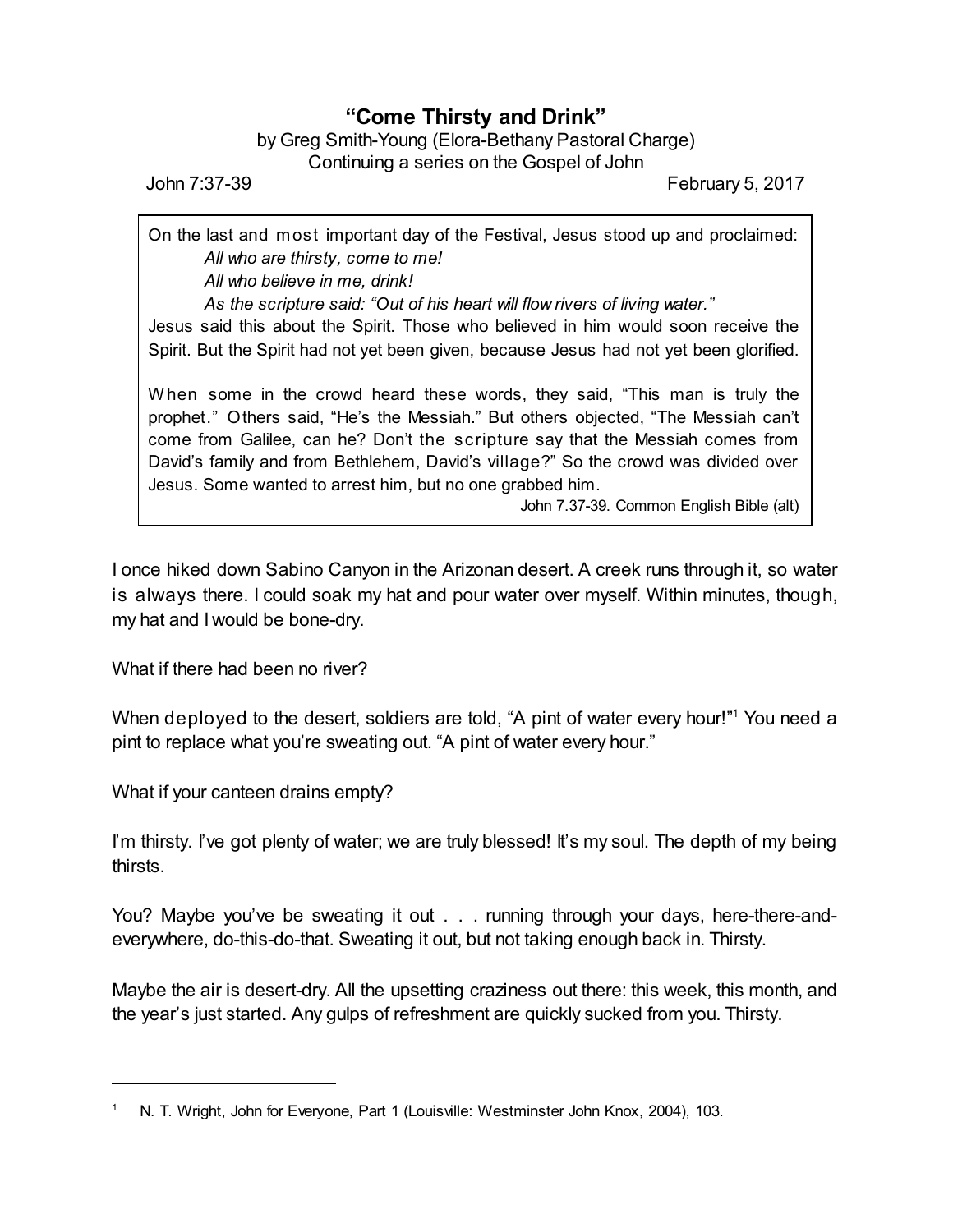That's me. Thirsty.

It was the Festival of Shelters (or Tabernacles). Jews call it *Sukkoth*. It is rooted in the biblical story of God's People. After freeing Israel from slavery, God led them through the wilderness, teaching them to be God's People. Forty years. All that time, God provided for them.

Where there were no roadways or maps, God led them: a pillar of cloud by day, and fire by night. Where there was no food, God fed them: manna from heaven, daily bread. Where everything was dry, God quenched them: rock, struck by Moses, gushed water.

For *Sukkoth*, Jewish families build makeshift shelters – *sukkah* – outside. They eat their meals in there for the whole week. Some sleep in there. It's all about remembering the wilderness, when God's providing was so unmistakably necessary and so obviously good. (And remembering that God's providing is just as necessary and good, every day.)

For these past three weeks, our Bible readings have been set during this Festival. Jerusalem thronged with pilgrims who'd come to celebrate. Jesus came also and confronted them with who he is. (He confronts us too, by the way.)

The last day, the Festival reached its climax. Remembering the water from the rock, priests would pour out water.<sup>2</sup>

But over the masses pressing forward, Jesus proclaimed loudly: *All who are thirsty, come to me! All who believe in me, drink!*

III

There is it. Simple! Simple  $\ldots$  and as depth as a bottomless well.<sup>3</sup>

Thirsty. That's it. That's all you need. Dried up, worn out, tongue swollen, lips cracked, stumbling from step to step.

Didn't you pack enough for the journey? Didn't you know where you were going? Did you

<sup>2</sup> Ibid, 93 and 104. Also, Frederick Dale Bruner, The Gospel of John, A Commentary (Grand Rapids: Eerdmans, 2012), 489.

<sup>3</sup> *""Thirsty?"* "Yes." *"Please come and drink away."* The simplicity of the gospel is present in this little transaction." Bruner, 487.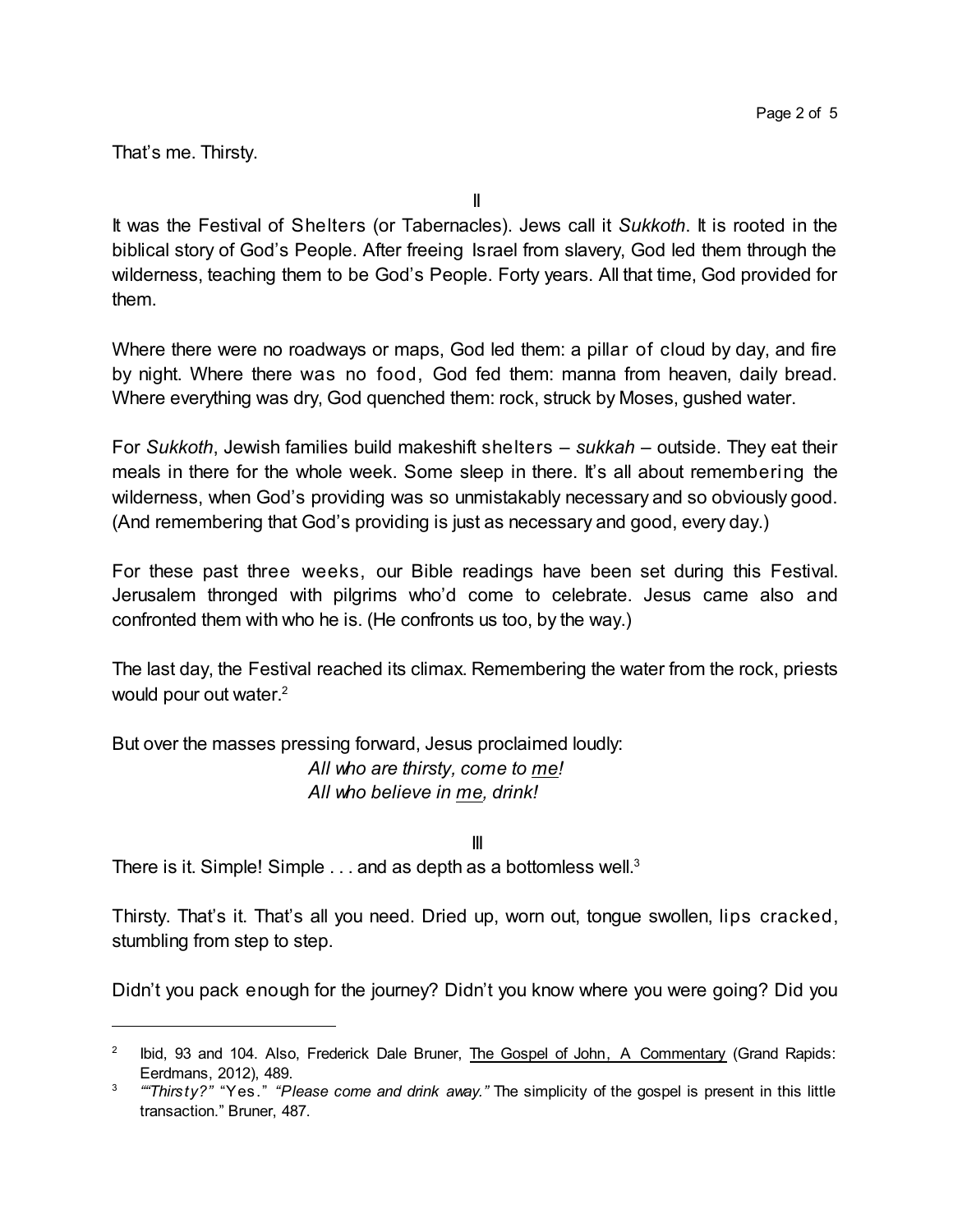waste it? Did you gulp it down for the fleeting pleasure? Did you fill up on pollution and foulness? Is it your fault that you are thirsty? It does not matter. You're thirsty. So come. *Come to me*, says Jesus.

Maybe it's not your fault at all. The air dried out, the taps turned off, and all rivers be damned. What you had so plentifully has been slowly dripped-dropped away. Who's to blame? It does not matter. You're thirsty. So come. *Come to me*, says Jesus.

For Jesus, all you need be is needy.<sup>4</sup> If you are thirsty, drink!

His scope is expansive: Everyone! His standard is simple: Thirsty! His invitation is gracious: Come! His offering is endless: Drink!

That's it, the Gospel in a nutshell. Good News, proclaimed with the passion of the Saviour, who cries over the push of the crowd. *Everyone . . . thirsty . . . come . . . drink!*<sup>5</sup>

 $N$ 

Jesus calls it "living water," this gift he gives. Literally, "living water" is that which is not kept in a cistern, or stored in a bottle, or lying in a pond. Living water is water flowing, water bubbling, water surging. What Jesus is offering here, promising here, is active, dynamic, and powerful.

Life. That's Jesus. In him is life, for all people. Trusting in him is life forever. For the dead, he is resurrection. For the living, he is abundance. God's love for the world is such that God has given us Jesus, against death and for life.<sup>6</sup>

Believe Jesus. Trust Jesus. And living water, the water of life, will flow from him to you.

<sup>4</sup> Bruner, 487.

<sup>5</sup> Matthew Henry wrote that here we have "the substance of the whole gospel; here is a gospel invitation to come to Christ, and a gospel promise of comfort and happiness in him. Notice (1) when Christ gave it: at the end: It is good to be lively at the close of an ordinance. Christ made his offer 'on the last day of the feast.' (2) Notice how he gave it: 'he stood and cried,' which shows His great earnestness and importunity. His heart was upon it, to bring poor souls in to himself. . . . Love to souls will make preachers lively. . . . (3) The invitation itself is very general: 'If any man thirst,' . . . (4) It is also very gracious: 'If any man thirst, let him come to me and drink.' If any man desires to be truly and eternally happy, let him apply himself to me, and be ruled by me, and I will undertake to make him so." Quoted in Bruner, 490.

<sup>&</sup>lt;sup>6</sup> "Life" is a constant refrain throughout the Gospel of John.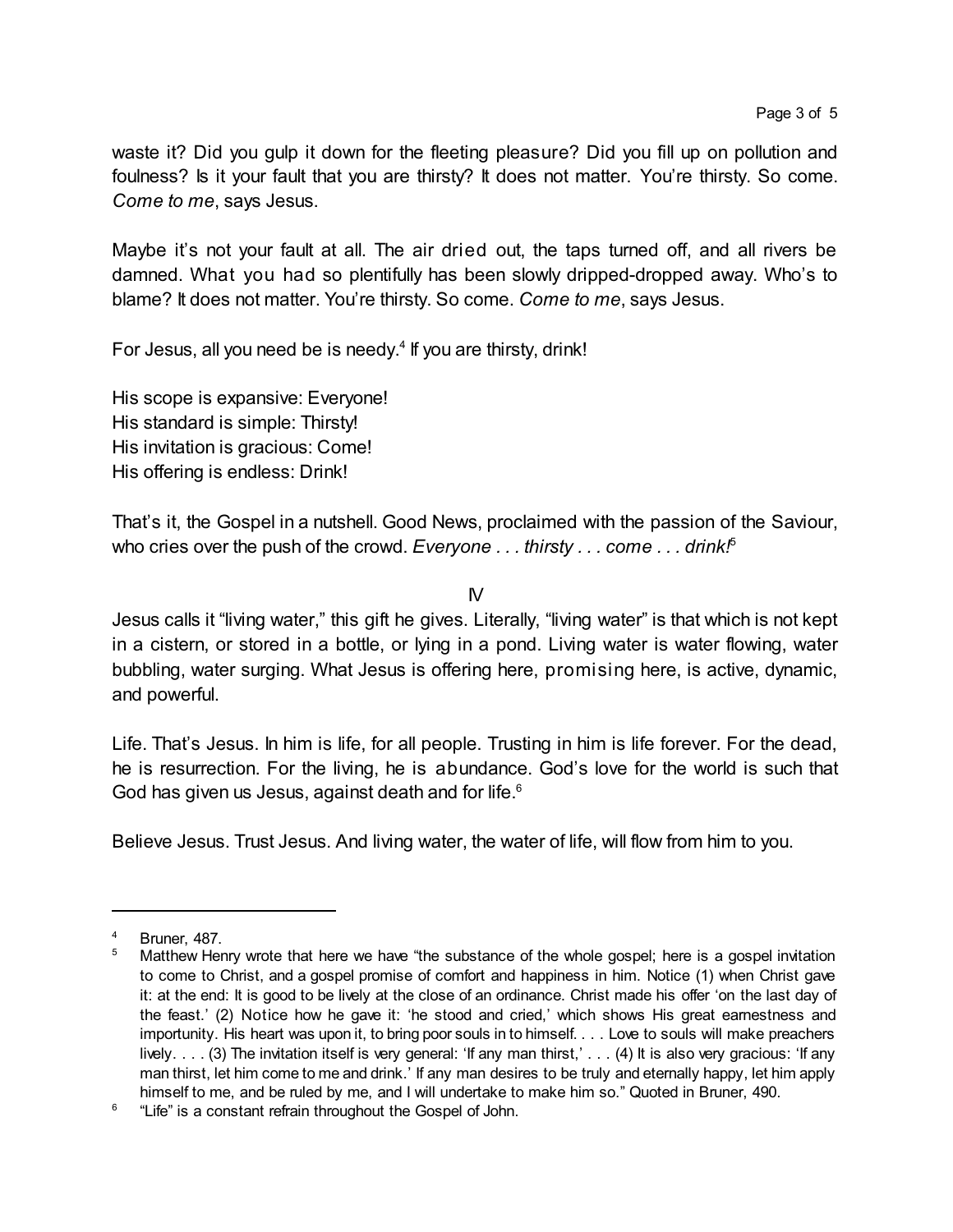By now, our hunch is growing that Jesus is not talking about simple  $H_2O$ . The Gospel-teller quickly confirms it: *"Jesus said this about the Spirit."* The Holy Spirit. *The Spirit who proceeds from the Father and the Son.*<sup>7</sup> The Spirit who is God, filling and refreshing with presence and power.

The Spirit poured out periodically, from time to time, on particular people with unique tasks. But now, because of Jesus, the Spirit will flow freely, abundantly, pouring into everyone who comes to him, everyone who thirsts for God. *"Blessed are they who hunger and thirst for righteousness, for they will be filled!" 8*

 $\vee$ 

What has to happen, for this life-giving, Holy Spirit pouring-out to happen?

*"After Jesus is glorified"* it tells us. Glory is the fullness of God's presence, the shining revelation to us of who God is. Jesus said that he is not about puffing up his own glory. He seeks to show the glory of the One who sent him. Now the Gospel-teller begins unfolding the "glorification" of Jesus, when the fullness of who he truly is will be revealed.

When will that happen, Jesus' glorification?

Through the whole drama of Jesus' suffering and betrayal, his condemnation and abandonment, his crucifixion and death, his resurrection and ascension. His glory will come when he sinks most deeply into our human sin and shame, our every rejection and humiliation. This is the terrible opposite of every notion we have of glory . . . yet it is precisely when Jesus is shown to be the glory of God!

And so giving himself for us, Jesus changes us. Jesus' suffering and death for our sin is his act of divine grace which breaks Sin's power over us. Jesus makes us clean and fit for the Holy Spirit to flood in with God's overwhelming love.<sup>9</sup>

Because of God's grace, the Holy Spirit floods into us . . .

From the Western version of the Nicene Creed.

<sup>&</sup>lt;sup>8</sup> Matthew 5:6 (the Beatitudes).<br><sup>9</sup> Tom Wright says that "Losus"

<sup>9</sup> Tom Wright says that, *"[Jesus] is the one true [Spirit-giver], because he is the one and only lamb of God* who gives himself, in glorious love, for the sins of the world." And later, "Only through the work of the cross . . . can human hearts be made clean and fit for the [Holy Spirit] to flood them to overflowing in the *way God longs to do.*" Wright, 105f.